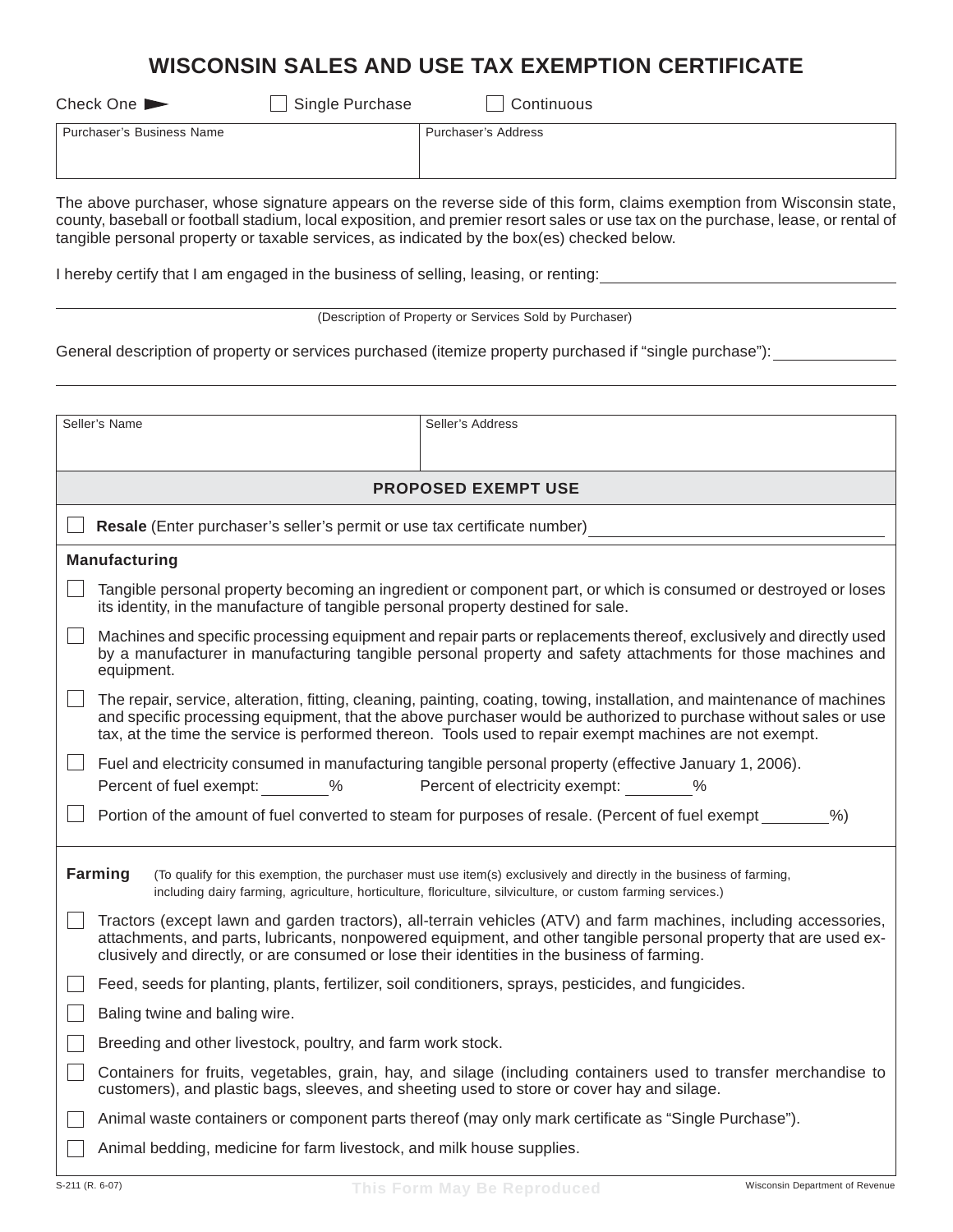| <b>Federal and Wisconsin</b><br><b>Governmental Units</b> |                                                                                                                                                                                                                                                                                                                                                                   | Enter CES No., if applicable                                                                                   |  |
|-----------------------------------------------------------|-------------------------------------------------------------------------------------------------------------------------------------------------------------------------------------------------------------------------------------------------------------------------------------------------------------------------------------------------------------------|----------------------------------------------------------------------------------------------------------------|--|
|                                                           | The United States and its unincorporated agencies and instrumentalities and any incorporated agency or<br>instrumentality of the United States wholly owned by the United States or by a corporation wholly owned by the<br>United States.                                                                                                                        |                                                                                                                |  |
|                                                           | State of Wisconsin or any agency thereof; Local Exposition District, Professional Baseball Park District, or<br>Professional Football Stadium District.                                                                                                                                                                                                           |                                                                                                                |  |
|                                                           | Wisconsin county, city, village, or town, including public inland lake protection and rehabilitation district, municipal<br>public housing authorities, uptown business improvement districts, local cultural arts district, the Wisconsin Aerospace<br>Authority, the Health Insurance Risk-Sharing Plan Authority, and Fox River Navigational System Authority. |                                                                                                                |  |
|                                                           | Wisconsin public schools, school districts, universities, and technical college districts.                                                                                                                                                                                                                                                                        |                                                                                                                |  |
|                                                           | County-city hospitals or UW Hospitals and Clinics Authority.                                                                                                                                                                                                                                                                                                      |                                                                                                                |  |
|                                                           | Sewerage commission, metropolitan sewerage district, or a joint local water authority.                                                                                                                                                                                                                                                                            |                                                                                                                |  |
| <b>Other</b>                                              |                                                                                                                                                                                                                                                                                                                                                                   |                                                                                                                |  |
|                                                           | Containers and other packaging, packing, and shipping materials, used to transfer merchandise to customers<br>of the purchaser.                                                                                                                                                                                                                                   |                                                                                                                |  |
|                                                           | Trailers and accessories, attachments, parts, supplies, materials, and service for motor trucks, tractors, and trailers<br>which are used exclusively in common or contract carriage under LC or IC No.                                                                                                                                                           |                                                                                                                |  |
|                                                           | Items or services purchased directly by and used by religious, charitable, educational, scientific, or other organizations<br>holding a Wisconsin Certificate of Exempt Status. CES No.                                                                                                                                                                           |                                                                                                                |  |
|                                                           | Tangible personal property to be resold by                                                                                                                                                                                                                                                                                                                        | on my behalf where<br>is registered to collect and remit sales tax to the Department of Revenue on such sales. |  |
|                                                           | Tangible personal property or services purchased by a Native American with enrollment #<br>who is enrolled with and resides on the<br>where buyer will take possession of such property or services.                                                                                                                                                              | Reservation,                                                                                                   |  |
|                                                           | Tangible personal property becoming a component of an industrial or municipal waste treatment facility, including<br>replacement parts, chemicals, and supplies used or consumed in operating the facility.                                                                                                                                                       |                                                                                                                |  |
|                                                           | Portion of the amount of electricity or natural gas used or consumed in an industrial waste treatment facility.<br>(Percent of electricity or natural gas exempt %)                                                                                                                                                                                               |                                                                                                                |  |
|                                                           | Electricity, natural gas, fuel oil, propane, coal, steam and wood used for fuel for residential or farm use.                                                                                                                                                                                                                                                      |                                                                                                                |  |
|                                                           | % of Electricity<br>Exempt                                                                                                                                                                                                                                                                                                                                        | % of Natural Gas<br>% of Fuel<br>Exempt<br>Exempt                                                              |  |
|                                                           |                                                                                                                                                                                                                                                                                                                                                                   | $\%$<br>%                                                                                                      |  |
|                                                           |                                                                                                                                                                                                                                                                                                                                                                   | $\%$<br>$\%$                                                                                                   |  |
|                                                           |                                                                                                                                                                                                                                                                                                                                                                   |                                                                                                                |  |
|                                                           | Percent of printed advertising material solely for out-of-state use. __________%                                                                                                                                                                                                                                                                                  |                                                                                                                |  |
|                                                           | Other purchases exempted by law. (State items and exemption). [2010] [2010] [2010] [2010] [2010] [2010] [2010                                                                                                                                                                                                                                                     |                                                                                                                |  |
|                                                           | ,我们也不会有什么。""我们的人,我们也不会有什么?""我们的人,我们也不会有什么?""我们的人,我们也不会有什么?""我们的人,我们也不会有什么?""我们的人                                                                                                                                                                                                                                                                                  |                                                                                                                |  |
|                                                           | ,我们也不会有什么。""我们的人,我们也不会有什么?""我们的人,我们也不会有什么?""我们的人,我们也不会有什么?""我们的人,我们也不会有什么?""我们的人                                                                                                                                                                                                                                                                                  |                                                                                                                |  |
|                                                           |                                                                                                                                                                                                                                                                                                                                                                   |                                                                                                                |  |

*I hereby certify that if the item(s) being purchased are not used in an exempt manner, I will remit use tax on the purchase price at the time of first taxable use. I understand that failure to remit the use tax may result in a future liability that may include tax, interest, and penalty.*

| Signature of Purchaser | Print or Type Name | Title | Date |
|------------------------|--------------------|-------|------|
|                        |                    |       |      |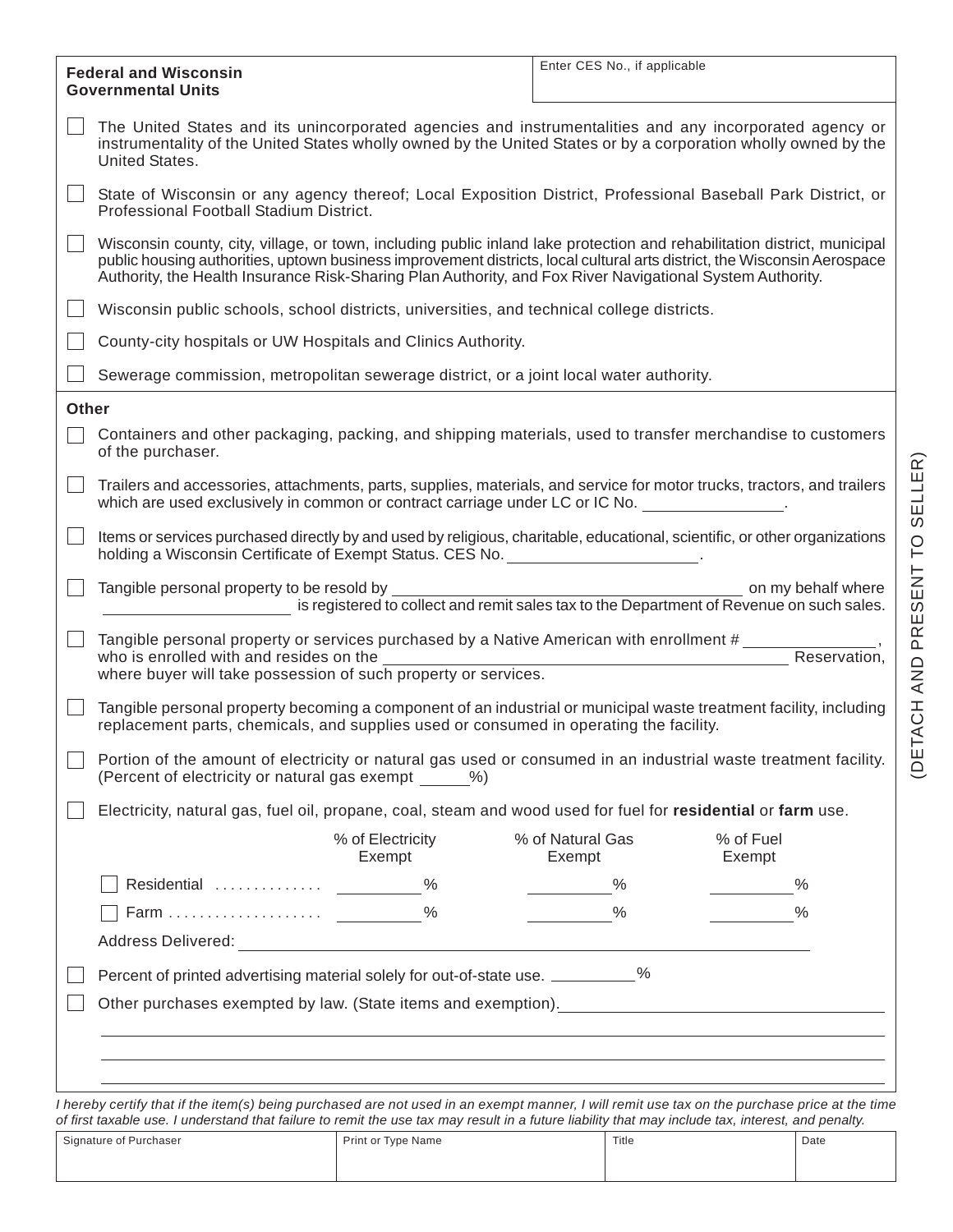## **INSTRUCTIONS**

This certificate may be used to claim exemption from Wisconsin state, county, baseball and football stadium, local exposition, and premier resort sales or use taxes and replaces all sales and use tax exemption certificates, except for the following: Certificate of Exemption for Rental Vehicles (Form RV-207), Construction Contract Entered Into Before the Effective Date of County Tax (Form S-207CT-1), and a Wisconsin Direct Pay Permit. (**Note**: Form S-211 may be used by a purchaser claiming the direct pay exemption, if the purchaser checks the "other purchases exempt by law" line and enters all the required direct pay information.)

Under the sales and use tax law, all receipts from sales of tangible personal property or taxable services are subject to the tax until the contrary is established. However, a seller who accepts in "good faith" a valid exemption certificate is relieved of any responsibility for collection or payment of the tax upon transactions covered by the certificate. A valid certificate is one which is completely filled in and discloses a specific exemption claim appropriate to the business or activity being conducted by the purchaser. The seller should be familiar with the various exemption requirements and the instructions for using this certificate.

**RESALE:** A purchaser using the resale exemption is attesting that the tangible personal property or taxable services being purchased will be resold, leased, or rented. However, in the event any such property is used for any purpose other than retention, demonstration, or display while holding it for sale, lease, or rental in the regular course of business, the purchaser is required to report and pay the tax on the purchase of the property.

The following purchasers may make purchases for resale even though they do not hold a Wisconsin seller's permit or use tax certificate: (a) A wholesaler who only sells to other sellers for resale may insert "Wholesale only" in the space for the seller's permit number; (b) A person who only sells or repairs exempt property, such as to a manufacturer or farmer, may insert "Exempt sales only"; (c) A nonprofit organization may insert "Exempt sales only" if its subsequent sales of the tangible personal property or taxable services are exempt as occasional sales; or (d) A person registered as a seller in another state who makes no taxable retail sales in Wisconsin may insert the name of the state in which registered and that state's seller's permit or use tax certificate number. However, a supplier may not accept the resale exemption from a business not holding a Wisconsin seller's permit or use tax certificate, if the sale involves the supplier's delivery of goods to a consumer in Wisconsin (i.e., drop shipment).

A resale exemption may be granted if the purchaser is unable to ascertain at the time of purchase whether the property will be sold or will be used for some other purpose. If the items are used in a taxable manner, then sales or use tax is due on the purchase of the items.

**MANUFACTURING:** "Manufacturing" is defined as *"the production by machinery of a new article with a different form, use and name from existing materials by a process popularly regarded as manufacturing."*

**FARMING:** This certificate may not be used by farmers to claim exemption for the purchase of motor vehicles or trailers for highway use, lawn or garden tractors, snowmobiles, or for items used for the personal convenience of the farmer. When claiming an exemption for an ATV which is also registered for public use, a written description including the percentages of time for personal and farm use, must be submitted with the ATV Registration Application.

Gross receipts from the sale of electricity, natural gas, and other fuels for use in farming are exempt all 12 months of the year. Farmers claiming this exemption should check the box for electricity and fuel located in the "Other" section.

This certificate cannot be used as an exemption for paying Wisconsin motor vehicle fuel tax.

### **FEDERAL AND WISCONSIN GOVERNMENTAL UNITS:**

This exemption may only be accepted from federal and Wisconsin governmental units and replaces the requirement for having a purchase order from the governmental unit or recording on invoices the Certificate of Exempt Status (CES) number of the governmental unit. Governmental units of other countries and states may not use this exemption certificate. The governmental unit should check the box that best describes their unit of government.

#### **OTHER:**

**Containers:** This exemption applies regardless of whether or not the containers are returnable. Containers used by the purchaser only for storage or to transfer merchandise owned by the purchaser from one location to another do not qualify for the exemption.

**Common or contract carriers:** The exemption available to common or contract carriers for certain vehicles and repairs listed on this certificate applies only to those units used "exclusively" in such common or contract carriage. The fact that a carrier holds a LC or IC number is not in itself a reason for exemption.